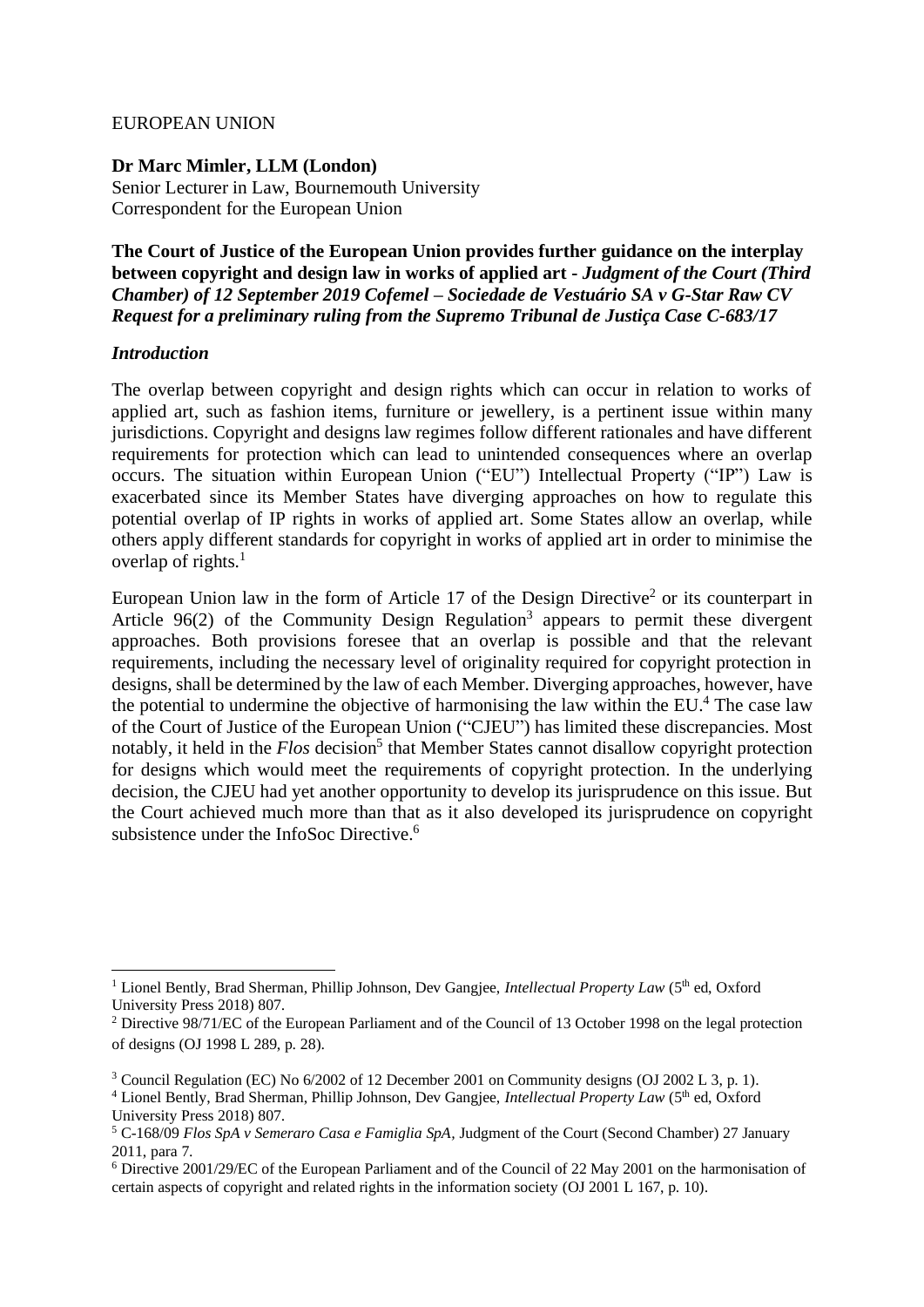# *Background*

The case is based on a preliminary reference from the Supreme Court of Portugal, the Supremo Tribunal de Justiça, and relates to various designs of clothing. G-Star Raw CV ("G-Star") designs, produces and markets clothing, such as jeans, T-shirts and sweatshirts under various brand names, such as G-Star Denim Raw, GS-Raw, G-Raw and Raw. Cofemel, the defendant in the underlying litigation in Portugal is a company incorporated under Portuguese law and is in the same field of business as G-Star. It designs, produces and sells models of jeans, sweat and T-shirts under the brand name Tiffosi. In the first instance proceedings, G-Star alleged that Cofemel had marketed models of jeans, T-shirts and sweatshirts which would be identical or similar to the designs of G-Star's Arc and Rowdy clothing items. G-Star argued that they were original intellectual creations and, as such, design works protected by copyright. Therefore, it sought a court order to stop Cofemel from infringing its copyright and any act of unfair competition, and compensation for damage resulting from the infringement. The court agreed partially with G-Star which led to Cofmel appealing the decision before the Tribunal da Relação de Lisboa (Lisbon Court of Appeal, Portugal), which confirmed the decision of the first instance court.

On appeal by Cofemel, the Portuguese Supreme Court found that the models of G-Star clothing which had been copied by Cofemel were either created by designers employed by G-Star, or by such designers who had contractually transferred their copyrights to G-Star. The court also found that the pieces of clothing in question were the result of concepts and manufacturing processes which would be regarded as innovative in the world of fashion. Thirdly, it found that the models in question possessed specific characteristics (i.e. their three-dimensional shapes, the positioning of certain elements, their assembly and colour schemes) which had partly been incorporated in Cofemel's clothing designs. In this context, the Supreme Court questioned the meaning and scope of Article 2 (1) (i) of the Portuguese Código do Direito de Autor e dos Direitos Conexos ("Code of Copyright and Related Rights").<sup>7</sup> The Court found that the provisions would include works of applied art, industrial designs and works of design within the list of works protected by copyright where they constitute an artistic creation. The provision would, however, not specify the degree of originality required for such works to be susceptible for copyright protection.

Hence, the Supreme Court decided to stay the proceedings and to refer the following questions to the CJEU:

*1) Does the interpretation by the Court of Justice of the European Union of Article 2(a) of Directive 2001/29/EC 1 preclude national legislation — in the present case, the provision in Article 2(1)(i) of the Código de Direitos de Autor e Direitos Conexos (CDADC) — which confers copyright protection on works of applied art, industrial designs and works of design which, in addition to the utilitarian purpose they serve, create their own visual and distinctive effect from an aesthetic point of view, their originality being the fundamental criterion which governs the grant of protection in the area of copyright?*

<sup>7</sup> The provisions states:

*Spiritual creations from the fields of literature, science and art, regardless of gender, the form of expression, the quality, the mode of communication and the goal include, in particular: ...*

*i) works of applied art, industrial designs, and design works that constitute an artistic creation, irrespective of the protection of the industrial property of these works*.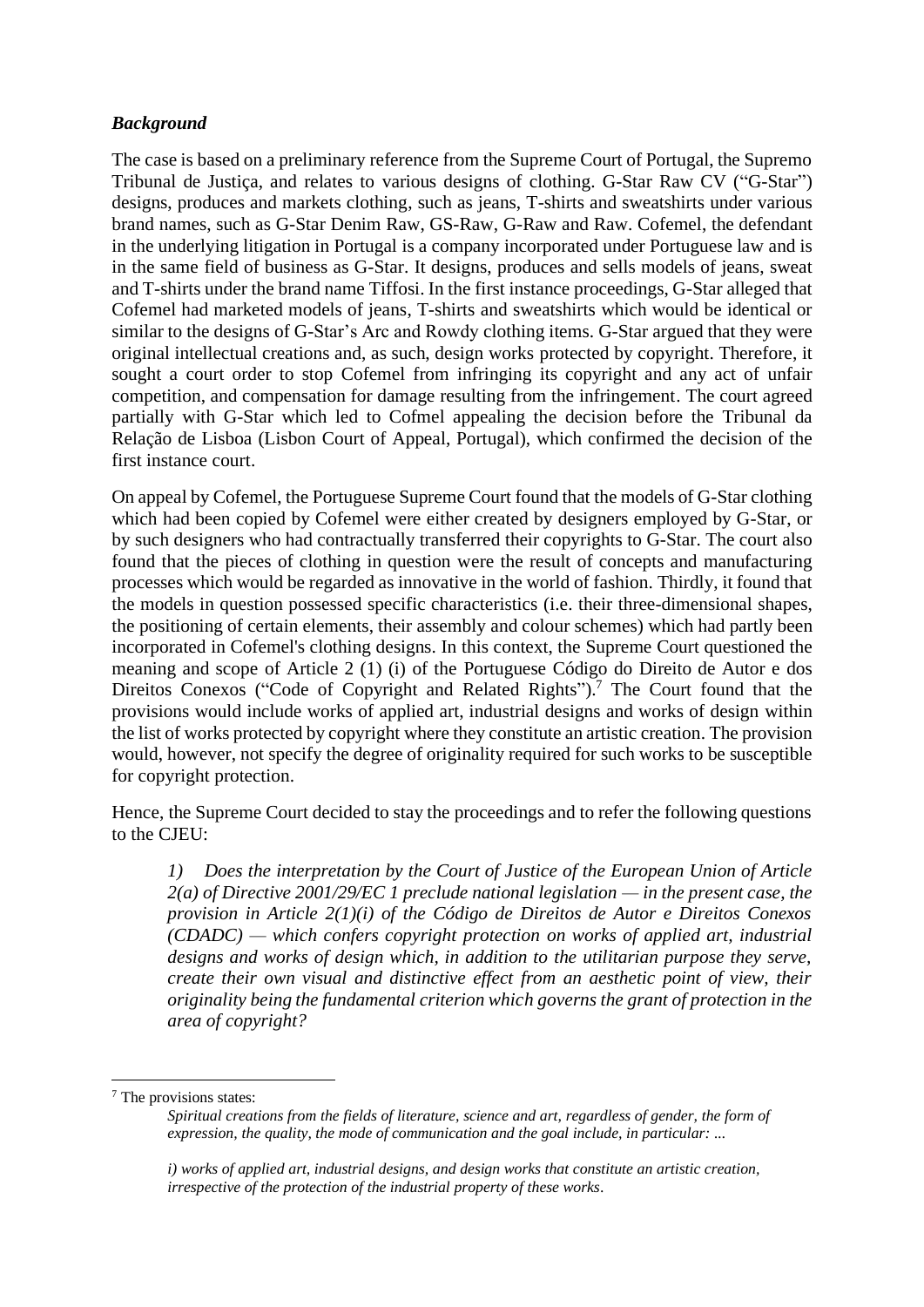*2) Does the interpretation by the Court of Justice of the European Union of Article 2(a) of Directive 2001/29/EC preclude national legislation — in the present case, the provision in Article 2(1)(i) of the CDADC — which confers copyright protection on works of applied art, industrial designs and works of design if, in the light of a particularly rigorous assessment of their artistic character, and taking account the dominant views in cultural and institutional circles, they qualify as an 'artistic creation' or 'work of art'?*

## *The Advocate General's opinion*

Advocate General ("AG") Maciej Szpunar handed down his opinion on 2 May 2019. He found that both questions of the referring court boiled down to the single issue of whether the CJEU's interpretation of Article 2 (a) of the InfoSoc Directive means that protection of industrial designs under copyright law is only possible if the design has an artistic character which goes beyond what is normally required of other categories of copyright work. He then provided some context in relation to a possible overprotection of works of applied art. Such works would entail both a utilitarian function and an aesthetic function and could therefore be based on the rationales of design and copyright protection. However, an inflation of copyright could restrain free economic competition. Therefore, some Member States have developed schemes to reserve copyright protection for designs with a high artistic value, such as the doctrine of "scindibilità" in Italian law or the "Stufentheorie" in German law.<sup>8</sup>

The AG then placed his focus on an analysis of the concept of "work" in EU copyright law.<sup>9</sup> He noted that Article 2 (a) of the InfoSoc Directive did not provide a definition of the term "work" but that this omission was difficult to sustain given that the concept of "work" is a cornerstone of any copyright system. The lack of a definition within the InfoSoc Directive and that fact that the Directive does not refer to the law of a Member State defining a "work" would make the term an autonomous concept of EU law developed by the Court's jurisprudence. which This means that the "author's own intellectual creation" requirement is the core concept of the term "work" since the Court's*Infopaq* decision. <sup>10</sup> In other words, originality exists where the work reflects the author's personality by means of an expression of their creative abilities in taking free creative choices. Conversely, originality does not exist where technical functionality would restrict creative choices of authors. In addition, the object of copyright protection must be able to be identified with sufficient precision and objectivity.

The AG then expanded this analysis in relation to the jurisprudence on designs.<sup>11</sup> He rejected the submission of the Czech Government that the definition of work did not expand to such categories of works of copyright which are not subject to EU law. It needs to be said here that the EU has legislated on various areas of copyright law in the form of Directives. These pieces

<sup>8</sup> Case C-683/17 *Cofemel – Sociedade de Vestuário SA v G-Star Raw CV*, Opinion of AG Szpunar, 02 May 2019, para 3.

<sup>9</sup> Case C-683/17 *Cofemel – Sociedade de Vestuário SA v G-Star Raw CV*, Opinion of AG Szpunar, 02 May 2019, paras 23 - 26.

<sup>10</sup> Case C-5/08 *Infopaq International A/S v Danske Dagblades Forening*, Judgement of the Court (Fourth Chamber) 16 July 2009.

<sup>11</sup> Case C-683/17 *Cofemel – Sociedade de Vestuário SA v G-Star Raw CV*, Opinion of AG Szpunar, 02 May 2019, paras 27 – 32.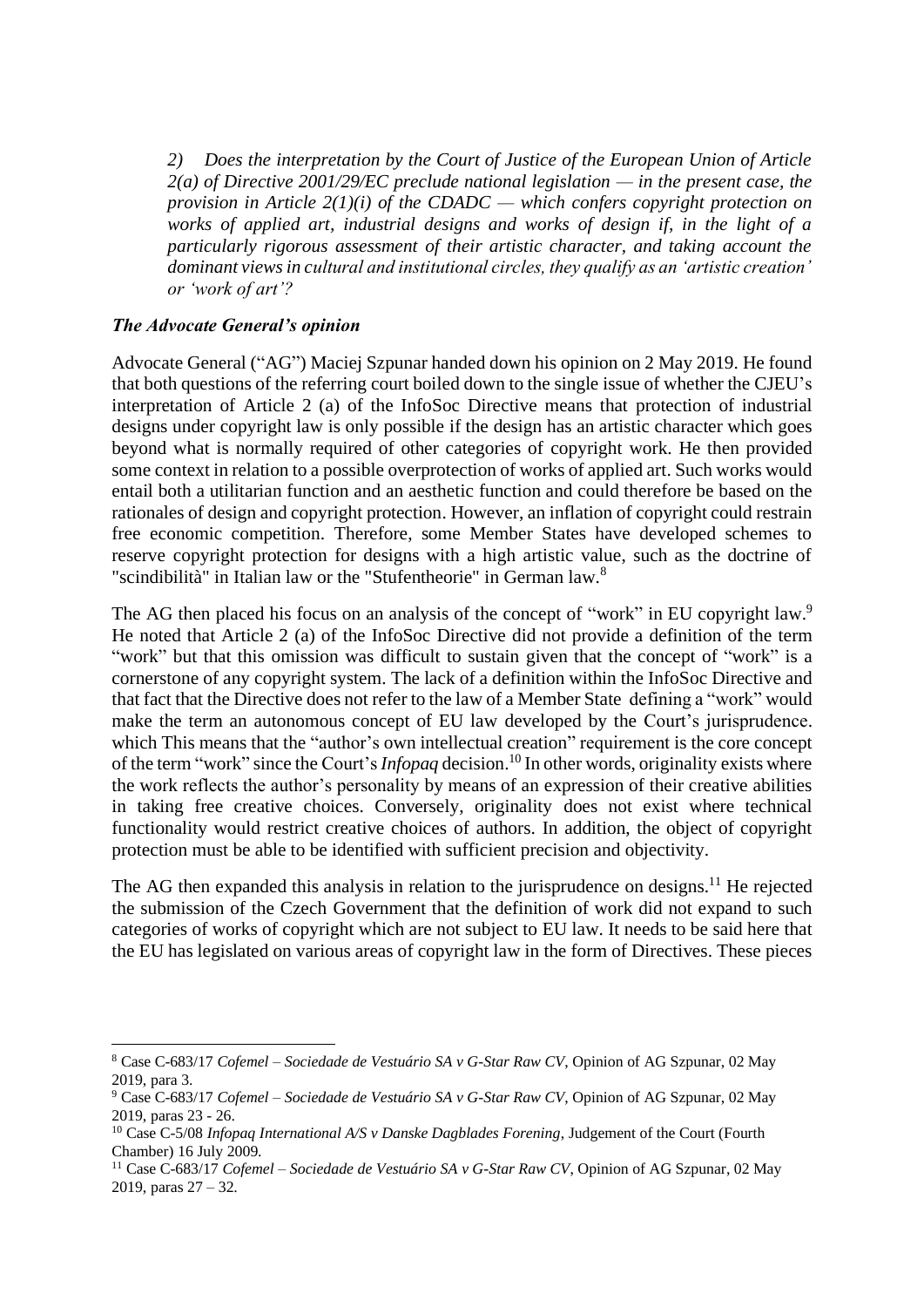of legislation, e.g. the Database<sup>12</sup>, Term<sup>13</sup> and Computer Programs Directives<sup>14</sup>, do provide specific definitions (i.e. the "author's own intellectual creation" - test) of originality within their texts.<sup>15</sup> The question therefore remains whether the EU's standard would encompass such works which are not specifically regulated under EU law. The AG acknowledged that the Court's definition of originality first developed in *Infopaq* was applied to such works which would be subject to EU law, such as photographs. <sup>16</sup> The Court, however, referred to its *Infopaq* standard in these decisions rather than the definition found within the specific legislation. This, in the opinion of the AG, rendered the concept of originality applicable to all works. In addition, the requirement to uniform application of the InfoSoc Directive throughout the territory of the EU made this approach mandatory since "any disparity between the internal laws of the Member States in the scope of copyright protection would undermine this uniform application."<sup>17</sup> The AG also rejected the argument by the Czech Government that the "own intellectual creation" test was part of assessing whether there is a work. This approach would allow Member States to apply stricter standards for works of applied art. He, however, counterargued that the criterion of "the author's own intellectual creation", or originality, isthe highest standard Member States can impose on works being eligible for copyright protection.<sup>18</sup>

The AG then discussed his findings in context with the rules set out in Article 17 of the Design Directive and Article 96 (2) of the Community Design Regulation which provide for an overlap of rights.<sup>19</sup> The Governments of Italy, Czechia and the United Kingdom argued that these provisions would permit Member States to regulate the conditions for copyright protection for designs and would constitute *lex specialis* in relation to the InfoSoc Directive. The AG disagreed with these points. He argued that Article 17 of the Design Directive only concerned registered designs and therefore only gave Member States competence to regulate with respect to such designs as being protectable by copyright. Most designs in the EU are, however, be unregistered designs. This makes Article 96(2) of the Community Design Regulation relevant. While this provision then assumedly provides Member States with a wide discretion *ex ante*, this would be dependent on the lack of EU harmonisation as stipulated by Recital 32 of that Regulation. The AG stated that this discretion had been lost with the corpus of law provided by the InfoSoc Directive. He also found that the jurisprudence of the CJEU in *Flos* would support this view. There, the Court of Justice held that Member States had lost the ability to determine the scope and conditions of copyright protection for designs where this concerned the duration of this protection since this had been harmonised by the previous Term Directive.<sup>20</sup>

<sup>&</sup>lt;sup>12</sup> Directive 96/9/EC of the European Parliament and of the Council of 11 March 1996 on the legal protection of databases (OJ 1996 L 77, p. 20).

<sup>&</sup>lt;sup>13</sup> Directive 2006/116/EC of the European Parliament and of the Council of 12 December 2006 on the term of protection of copyright and certain related rights (OJ 2006 L 372, p. 12).

<sup>&</sup>lt;sup>14</sup> Directive 2009/24/EC of the European Parliament and of the Council of 23 April 2009 on the legal protection of computer programs (OJ 2009 L 111, p. 16).

<sup>&</sup>lt;sup>15</sup> Article 4(1) of the Database Directive in relation to databases, Article 6 of the Term Directive in respect of photographs and Article 1(3) of the Computer Software Directive in relation to computer programs.

<sup>16</sup> i.e. Case C-145/10 *Eva-Maria Painer v. Standard Verlags GmbH*, Judgment of the Court (Third Chamber) of 1 December 2011.

<sup>17</sup> Case C-683/17 *Cofemel – Sociedade de Vestuário SA v G-Star Raw CV*, Opinion of AG Szpunar, 02 May 2019, para 29.

<sup>18</sup> Case C-683/17 *Cofemel – Sociedade de Vestuário SA v G-Star Raw CV*, Opinion of AG Szpunar, 02 May 2019, para 31.

<sup>19</sup> Case C-683/17 *Cofemel – Sociedade de Vestuário SA v G-Star Raw CV*, Opinion of AG Szpunar, 02 May 2019, paras 33 – 48.

<sup>&</sup>lt;sup>20</sup> Council Directive 93/98/EEC of 29 October 1993 harmonizing the term of protection of copyright and certain related rights (OJ L 290, p. 9). (This Directive "was in force at the time when the facts giving rise to the dispute in the main proceedings occurred" - C-168/09 *Flos SpA v Semeraro Casa e Famiglia SpA*, Opinion of AG Bot, 24 June 2010, para 43).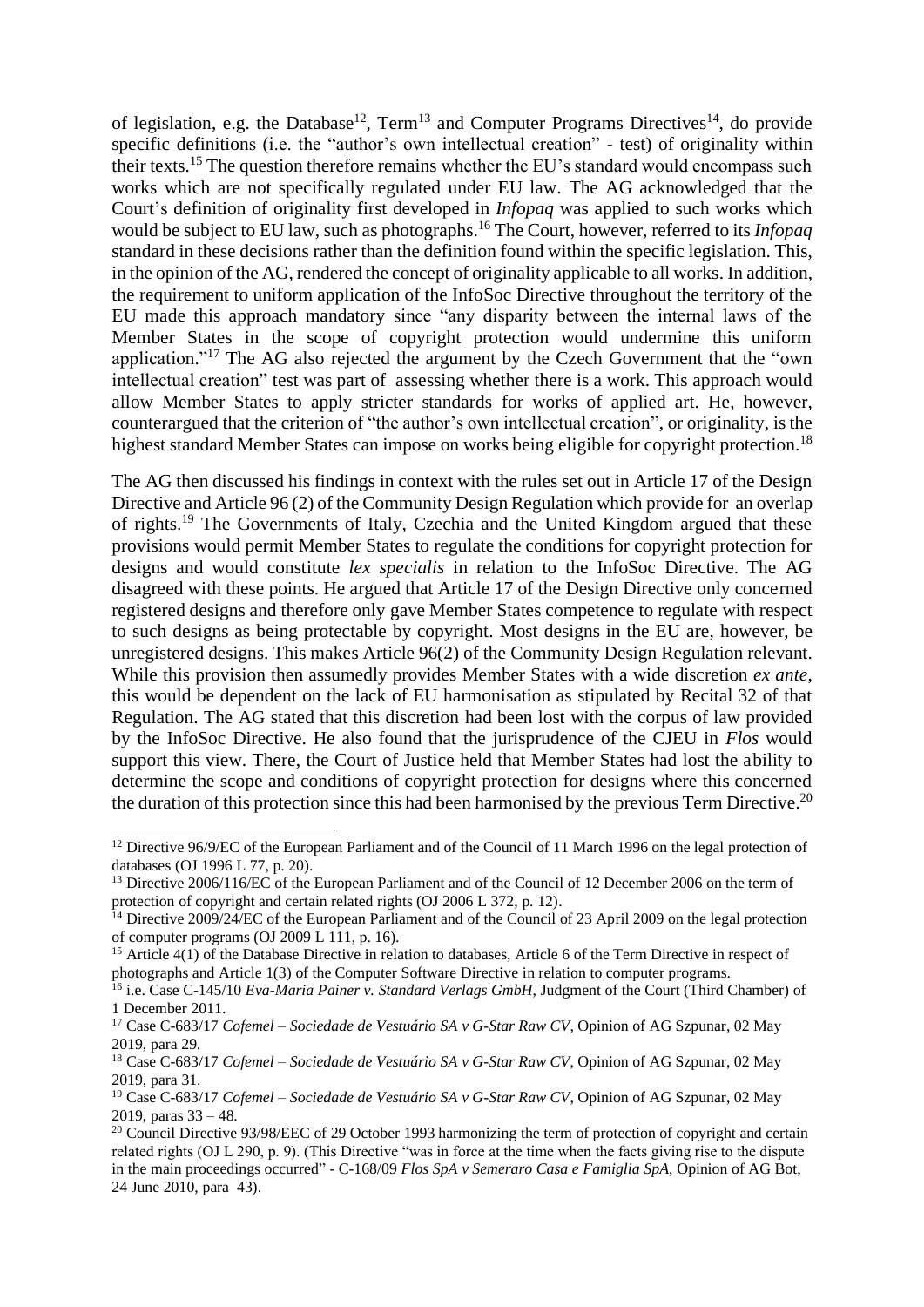This reasoning could now be applied in the context of the InfoSoc Directive which has harmonised the economic rights of authors, along with the concept of "work". Since a uniform application of these concepts is paramount, the rules of Article 17 of the Design Directive, and by analogy, Article 96 (2) of the Community Design Regulation cannot be interpreted as derogating from those of the InfoSoc Directive or any other EU text regulating copyright law.

The AG therefore concluded that Article 2 (a) of Directive 2001/29, as interpreted by the Court, would preclude industrial designs from being protected by copyright only on the condition that they have an artistic character which goes beyond what is normally required of other categories of works. Szpunar provided some context to his analysis to allay fears that his conclusions would lead to the overprotection of works of applied art.<sup>21</sup> According to the AG, the rigorous application of copyright could alleviate this problem. While not posing a very high bar, the criterion of originality serves as a threshold against overprotection. It requires that the author's efforts must be free and creative which would exclude from copyright protection designs which are solutions solely dictated by their technical result or works lacking any creativity. In addition, the idea-expression dichotomy, mitigates against the anti-competitive effect of copyright protection of works of applied art, such as the T-shirts, sweatshirts and jeans, which are the subject of this case.

#### *The decision*

The CJEU handed down its decision on 12 September 2019 (which is still not available in English at the time of writing). The Court first emphasised that the term "work" was the key issue in this decision. It held that the term "work" would constitute an autonomous notion of EU law and includes two elements: namely, that the object in question is original in the sense of the author's own intellectual creation, and secondly, that the classification as a work is limited to expressions of such creativity..<sup>22</sup> With regard to the element of originality, the Court reiterated that this requirement would only be met where the object in question reflects the personality of the author through the expression of free and creative decisions. This excludes objects which are constrained by technical considerations and would therefore not provide much scope for creative choices.<sup>23</sup> The second element, the Court found that the work must be expressed in a manner which makes it identifiable with sufficient precision and objectivity by referring to its *Levola Hengelo* decision which discussed the protectability of the scent of cheese.<sup> $24$ </sup> The latter element was dictated by the need to clearly and precisely identify the protected subject matter, and to avoid any subjectivity which would undermine legal certainty.<sup>25</sup> The proposed approach excludes the different treatment of works on the basis of their aesthetic qualities as this would require a subjective assessment.

<sup>21</sup> Case C-683/17 *Cofemel – Sociedade de Vestuário SA v G-Star Raw CV*, Opinion of AG Szpunar, 02 May 2019, paras  $50 - 65$ .

<sup>22</sup> Case C-683/17 *Cofemel – Sociedade de Vestuário SA v G-Star Raw CV,* Judgment of the Court (Third Chamber) 12 September 2019, para 29.

<sup>23</sup> Case C-683/17 *Cofemel – Sociedade de Vestuário SA v G-Star Raw CV,* Judgment of the Court (Third Chamber) 12 September 2019, para 30.

<sup>&</sup>lt;sup>24</sup> Case C-310/17 *Levola Hengelo BV v Smilde Foods BV*, Judgment of the Court (Grand Chamber), 13 November 2018.

<sup>25</sup> Case C-683/17 *Cofemel – Sociedade de Vestuário SA v G-Star Raw CV,* Judgment of the Court (Third Chamber) 12 September 2019, para 33.